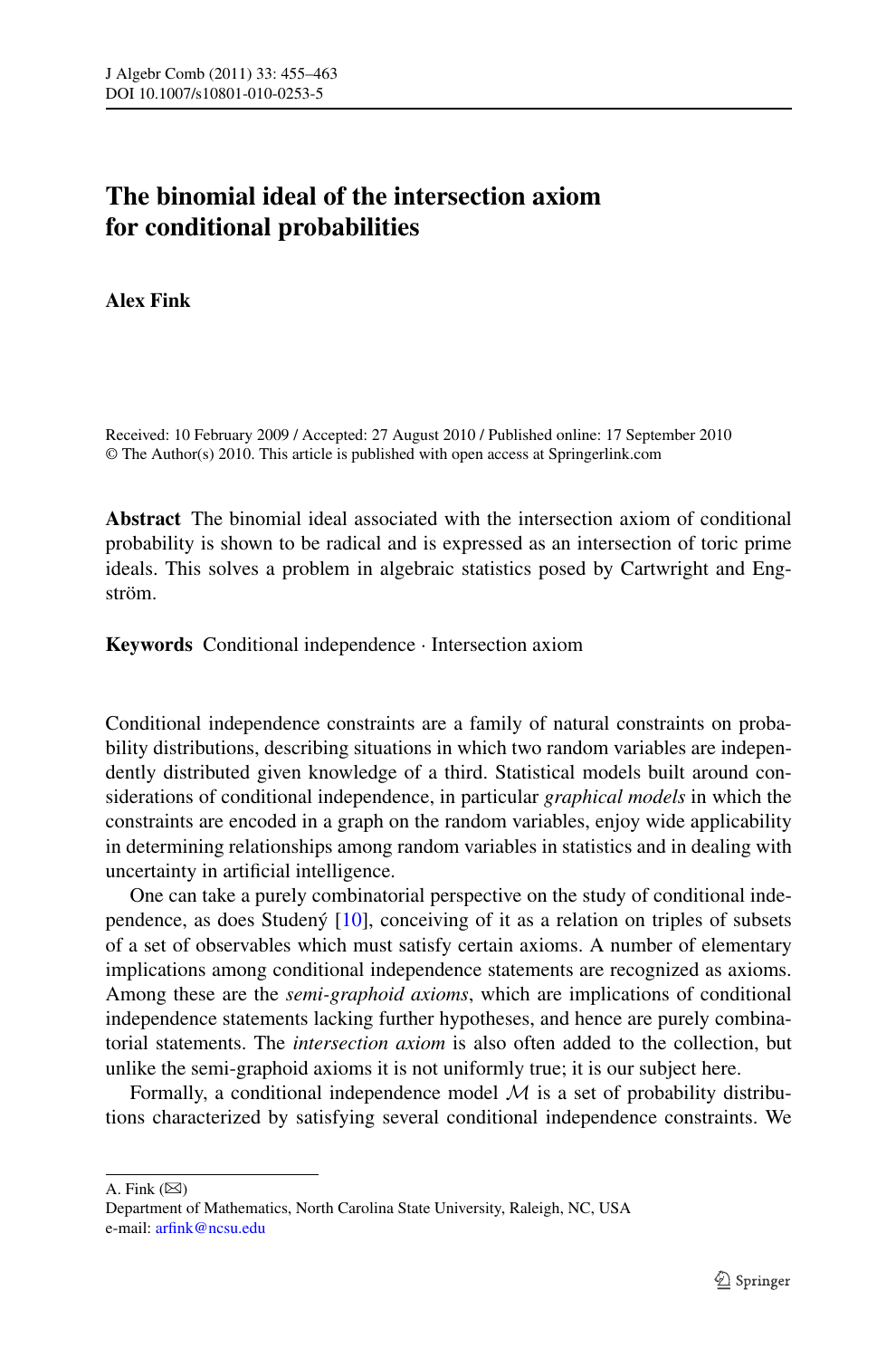will work in the discrete setting, where a probability distribution *p* is a multi-way table of probabilities, and we follow the notational conventions in [\[1](#page-7-0)].

Consider the discrete conditional independence model  $M$  given by

$$
\{X_1 \perp \!\!\! \perp X_2 \mid X_3, X_1 \perp \!\!\! \perp X_3 \mid X_2\}
$$

where  $X_i$  is a random variable taking values in the set  $[r_i] = \{1, \ldots, r_i\}$ . Throughout we assume  $r_1 \geq 2$ . Let  $p_{ijk}$  be the unknown probability  $P(X_1 = i, X_2 = j, X_3 = k)$ in a distribution from the model  $\mathcal{M}$ . The set of distributions in the model  $\mathcal{M}$  is the variety whose defining ideal  $I_M \subseteq S = \mathbb{C}[p_{ijk}]$  is

$$
I_{\mathcal{M}} = (p_{ijk}p_{i'j'k} - p_{ij'k}p_{i'jk}; i, i' \in [r_1], j, j' \in [r_2], k \in [r_3])
$$
  
+ 
$$
(p_{ijk}p_{i'jk'} - p_{ijk'}p_{i'jk}; i, i' \in [r_1], j \in [r_2], k, k' \in [r_3]).
$$

The intersection axiom is the implication whose premises are the statements of  $\mathcal M$ and whose conclusion is  $X_1 \perp \!\!\!\perp (X_2, X_3)$ . To be true, this implication requires the further hypothesis that the distribution  $p$  is in the interior of the probability simplex, i.e. that no individual probability  $p_{ijk}$  is zero. It is thus a natural question to ask what can be inferred about distributions  $p$  which may lie on the boundary of the probability simplex. In algebraic terms, we are asking for the (set-theoretic) components of the variety  $V(I_M)$ .

A problem posed by Dustin Cartwright and Alexander Engström appears in Sect. 6.6.3 of [[1\]](#page-7-0), giving a conjectural description of the associated primes of  $I_M$  in terms of certain subgraphs of a complete bipartite graph. Our main theorem resolves this conjecture in the positive, and gives stronger information, namely the primary decomposition of  $I_M$ .

In the course of this project the author computed primary decompositions of  $I_M$ for various values of  $r_1$ ,  $r_2$ , and  $r_3$  with the computer algebra system Singular [[4,](#page-7-1) [5\]](#page-8-1). Thomas Kahle has recently written dedicated Macaulay2 code [[3\]](#page-7-2) for binomial primary decompositions [\[7](#page-8-2)], in which the same computations may be carried out.

A broad generalization of this paper's results to the class of *binomial edge ideals* of graphs has been obtained by Herzog, Hibi, Hreinsdóttir, Kahle, and Rauh [[6\]](#page-8-3). The  $r = 2$  case of  $I_M$  is treated, with a different term order, in their Sect. 4.

Let  $K_{p,q}$  be the complete bipartite graph with bipartitioned vertex set [p]  $\text{II}$  [q]. Given a subgraph *G* of  $K_{r_2,r_3}$  with edge set Edges(*G*), the prime  $P_G$  to which it corresponds is defined to be

$$
P_G = P_G^{(0)} + P_G^{(1)}
$$

where

$$
P_G^{(0)} = (p_{ijk}: i \in [r_1], (j, k) \notin \text{Edges}(G)),
$$
  
\n
$$
P_G^{(1)} = (p_{ijk}p_{i'j'k'} - p_{ij'k'}p_{i'jk}: i, i' \in [r_1]; \text{ and}
$$
  
\n
$$
j, j' \in [r_2], k, k' \in [r_3] \text{ are in the same connected component of } G).
$$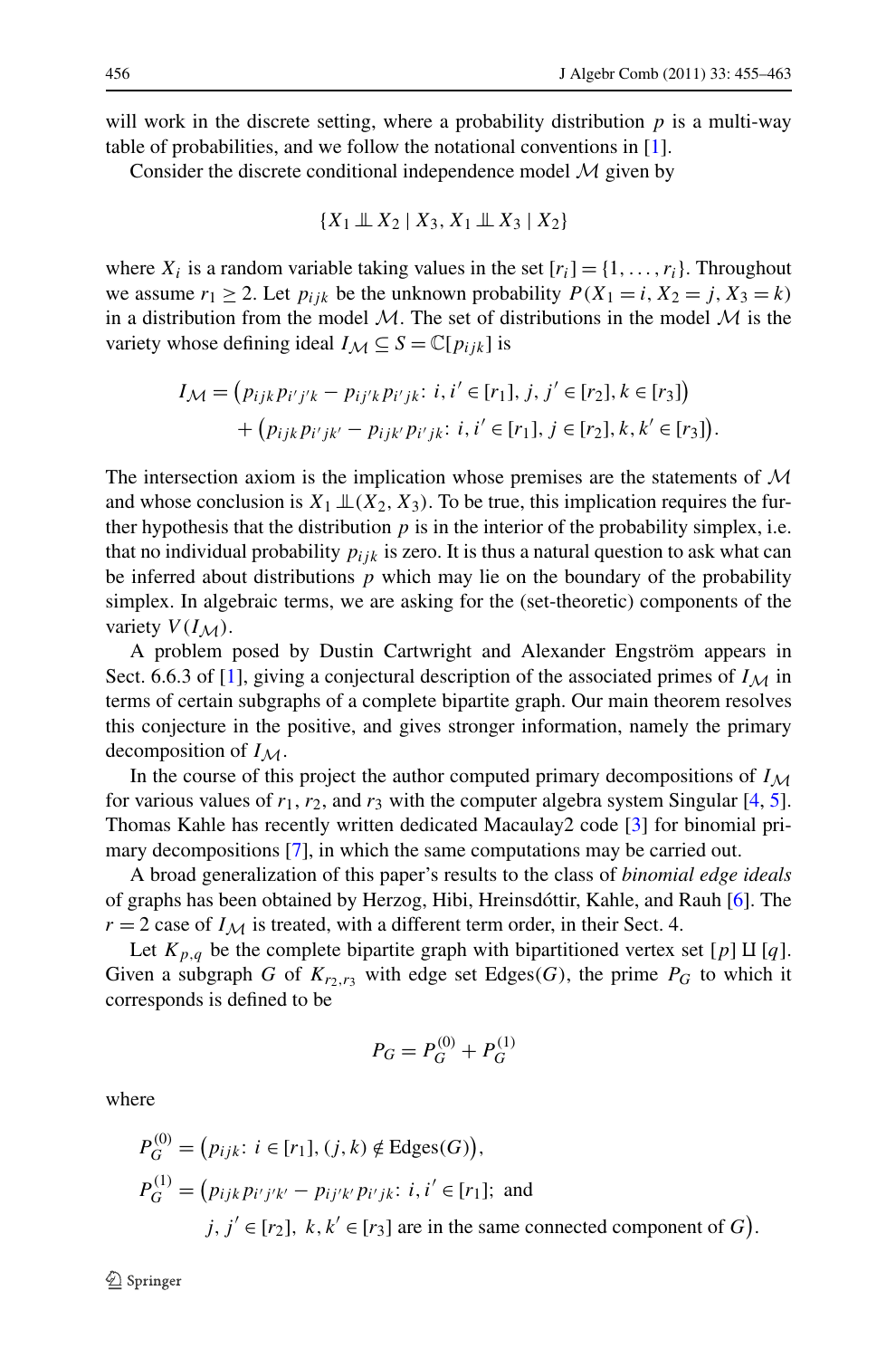<span id="page-2-1"></span>Note that *j* need not be distinct from  $j'$ , nor  $k$  from  $k'$ . We will also want to refer to the individual summands  $P_C^{(1)}$  of  $P_G^{(1)}$ , where  $P_C^{(1)}$  includes only the generators  ${p_{ijk}: (j,k) \in C}$  arising from edges in the connected component *C* of *G*. Then

$$
P_G = P_G^{(0)} + \sum_C P_C^{(1)},\tag{1}
$$

<span id="page-2-2"></span>where *C* runs over connected components of *G*.

<span id="page-2-4"></span>We say that a subgraph *G* of  $K_{r_2,r_3}$  is *admissible* if *G* has vertex set  $[r_2] \amalg [r_3]$ and all connected components of *G* are isomorphic to some complete bipartite graph  $K_{p,q}$  with  $p,q \geq 1$ .

Let  $\prec_{dp}$  be the revlex term order on *S* over the lexicographic variable order on subscripts, with earlier subscripts more significant. Thus under  $\prec_{\text{db}}$ , we have *p*<sup>111</sup> ≺dp *p*<sup>112</sup> ≺dp *p*211.

**Theorem 1** *The primary decomposition*

$$
I_{\mathcal{M}} = \bigcap_{G} P_G \tag{2}
$$

*holds and is an irredundant decomposition*, *where the union is over admissible graphs*  $G$  *on*  $[r_2]$   $\coprod$   $[r_3]$ . We also have

<span id="page-2-0"></span>
$$
\operatorname{in}_{\prec_{dp}} I_{\mathcal{M}} = \bigcap_{G} \operatorname{in}_{\prec_{dp}} P_G.
$$

*Each* in<sub>≺dp</sub>  $P_G$  *is squarefree, so* in<sub>≺dp</sub>  $I_M$  *and hence*  $I_M$  *are radical ideals.* 

<span id="page-2-3"></span>In particular, the value of  $r_1$  is irrelevant to the combinatorial nature of the primary decomposition.

**Corollary 2** (Conjecture, Cartwright–Engström) *The set of minimal primes of the ideal*  $I_M$  *is* 

 $\{P_G: G \text{ an admissible graph on } [r_2] \amalg [r_3]\}.$ 

*Remark 3* This corollary amounts to the set-theoretic identity

$$
V(I_{\mathcal{M}}) = \bigcup_{G \text{ admissible}} V(P_G).
$$

Points ( $p_{ijk}$ ) on the variety  $V(P_G)$  are characterized by the conditions that  $p_{ijk} = 0$ for  $(j, k) \notin Edges(G)$ , and that for any two edges  $(j, k)$  and  $(j', k')$  in the same connected component of *G*, the vectors  $(p_{\cdot jk})$  and  $(p_{\cdot j'k'})$  in  $\mathbb{C}^{r_1}$  are proportional.

The core ideas of a proof of Corollary [2](#page-2-0) are present in [[1,](#page-7-0) Sect. 6.6.4]. That discussion focuses on the prime  $P_{K_{r_2,r_2}}$ , corresponding to the locus where the conclusion of the intersection axiom is valid, but it extends without great difficulty to any *PG*.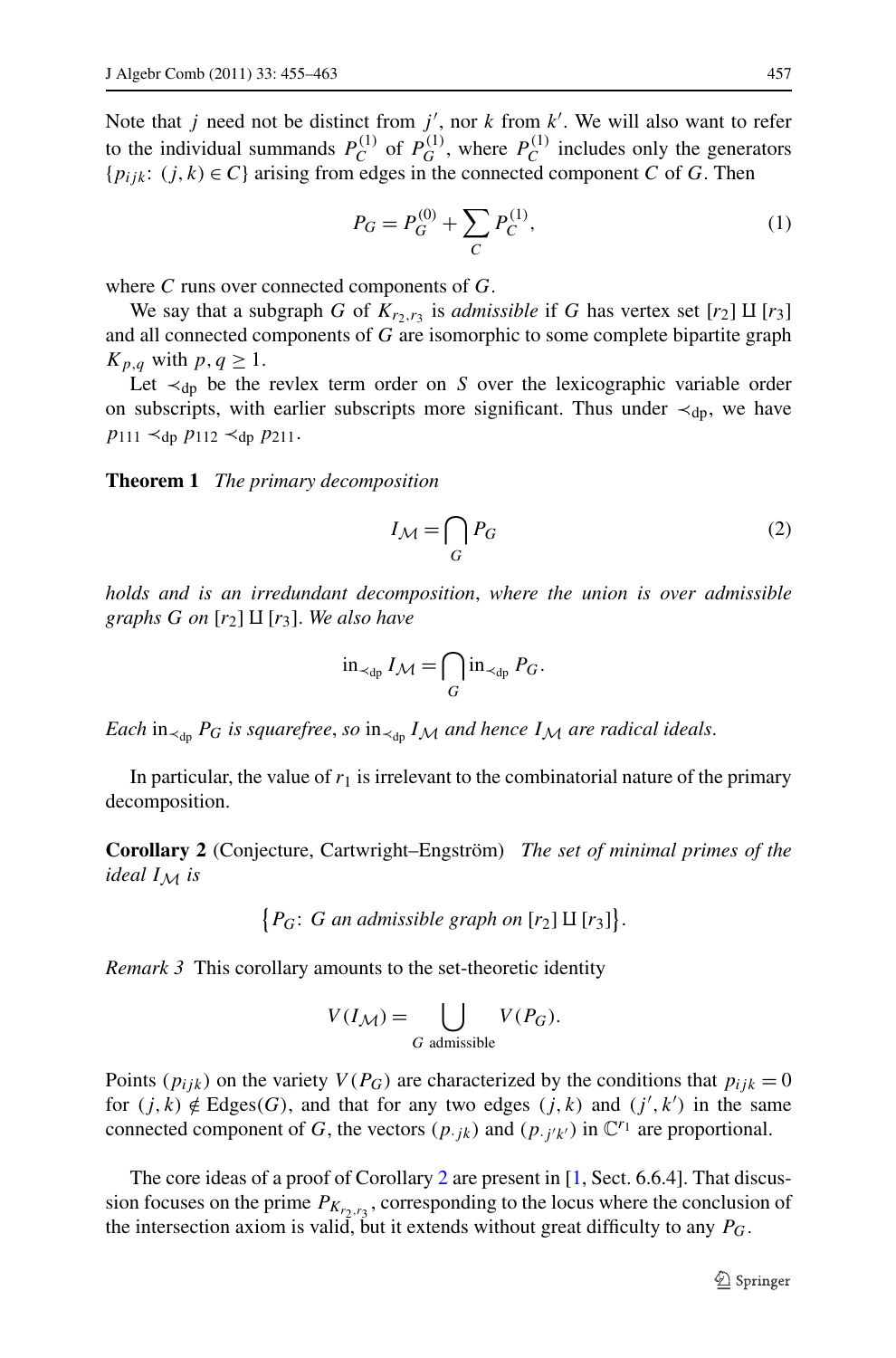<span id="page-3-0"></span>It is noted in [\[1](#page-7-0), §6.6] that the number  $\eta(p,q)$  of admissible graphs *G* on [*p*][*I*[*q*]] is given by the generating function

$$
\exp((e^x - 1)(e^y - 1)) = \sum_{p,q \ge 0} \eta(p,q) \frac{x^p y^q}{p!q!},\tag{3}
$$

which in that reference is said to follow from manipulations of Stirling numbers. This equation ([3\)](#page-3-0) can also be obtained as a direct consequence of a bivariate form of the exponential formula for exponential generating functions [[9,](#page-8-4) §5.1], using the observation that

$$
(e^x - 1)(e^y - 1) = \sum_{p,q \ge 1} \frac{x^p y^q}{p!q!}
$$

is the exponential generating function for complete bipartite graphs with  $p, q \geq 1$ , and these are the possible connected components of admissible graphs.

We now review some standard facts on binomial and toric ideals [[2\]](#page-7-3). Let *I* be a binomial ideal in  $\mathbb{C}[x_1,\ldots,x_n]$ , generated by binomials of the form  $x^v - x^w$ with  $v, w \in \mathbb{N}^n$ . There is a lattice  $L_I \subseteq \mathbb{Z}^n$  such that the localization  $I_{x_1 \cdots x_n} \subseteq$  $\mathbb{C}[x_1^{\pm 1}, \ldots, x_n^{\pm 1}]$  has the form  $(x^{\nu} - 1; \nu \in L_I)$ , provided that this localization is a proper ideal, i.e. *I* contains no monomial. If  $\phi_I : \mathbb{Z}^n \to \mathbb{Z}^m$  is a  $\mathbb{Z}$ -linear map whose kernel contains  $L_I$ , then  $\phi_I$  provides a multigrading with respect to which *I* is homogeneous. (If ker  $\phi_I = L_I$  exactly then  $\phi_I$  is said to compute the *minimal sufficient statistics* for the statistical model associated to *I* .)

The condition that a multivariate Laurent polynomial  $f \in \mathbb{C}[x_1^{\pm 1},...,x_n^{\pm 1}]$  lies in  $I_{x_1 \cdots x_n}$  can be expressed in terms of a graph  $\Gamma'$ , whose vertices are  $\mathbb{Z}^n$  and whose edge set is  $\{(v, w): x^v - x^w \text{ is a Laurent monomial multiple of a generator of } I\};$  in the statistical context these edges are known as *moves*. To wit,  $f$  is in  $I_{x_1 \cdots x_n}$  if and only if, for each connected component  $C$  of  $\Gamma'$ , the sum of the coefficients on all monomials  $x^v$  with  $v \in C$  is zero. In particular  $I_{x_1 \cdots x_n}$  is determined by the partition of  $\mathbb{Z}^n$  into connected components of  $\Gamma'$ . Note that this partition refines the partition of  $\mathbb{Z}^n$  into fibers of  $\phi_I$ , for any map  $\phi_I$  as in the last paragraph. If we are concerned with membership in *I* rather than  $I_{x_1 \cdots x_n}$ , analogues of everything in this paragraph are true if we substitute  $\mathbb{N}^n$  for  $\mathbb{Z}^n$  and use ordinary monomials rather than Laurent monomials in defining the edges. We will denote the resulting graph on  $\mathbb{N}^n$  by  $\Gamma(I)$ , and its induced subgraph on a subset  $F \subseteq \mathbb{N}^n$  by  $\Gamma_F(I)$ .

Any prime binomial ideal *I* is equal to the toric ideal  $I_A$  of a lattice point configuration  $A$ , where  $I_A$  is the kernel of the monomial map whose monomials are the points of *A*. Sturmfels shows in [[8\]](#page-8-5) that the radicals of the monomial initial ideals of *IA* are exactly the Stanley–Reisner ideals of regular triangulations of *A*. The Stanley– Reisner ideal  $I_\Lambda$  of a simplicial complex  $\Delta$  on a vertex set *T* is the monomial ideal of  $\mathbb{C}[x_t: t \in T]$  generated by the products of variables  $x_{t_1} \cdots x_{t_k}$  for which  $\{t_1, \ldots, t_k\}$ is not a face of *Δ*. Primary decompositions of Stanley–Reisner ideals are easily described: *I*<sub> $\Delta$ </sub> is the intersection of the ideals  $(x_t : t \notin F)$  over all facets *F* of  $\Delta$ .

Sturmfels treats explicitly the  $2 \times 2$  determinantal ideal of an  $r \times s$  matrix, which is the toric ideal *I<sub>A</sub>* for *A* the set of vertices of the product  $\Delta_{r-1} \times \Delta_{s-1}$  of two simplices.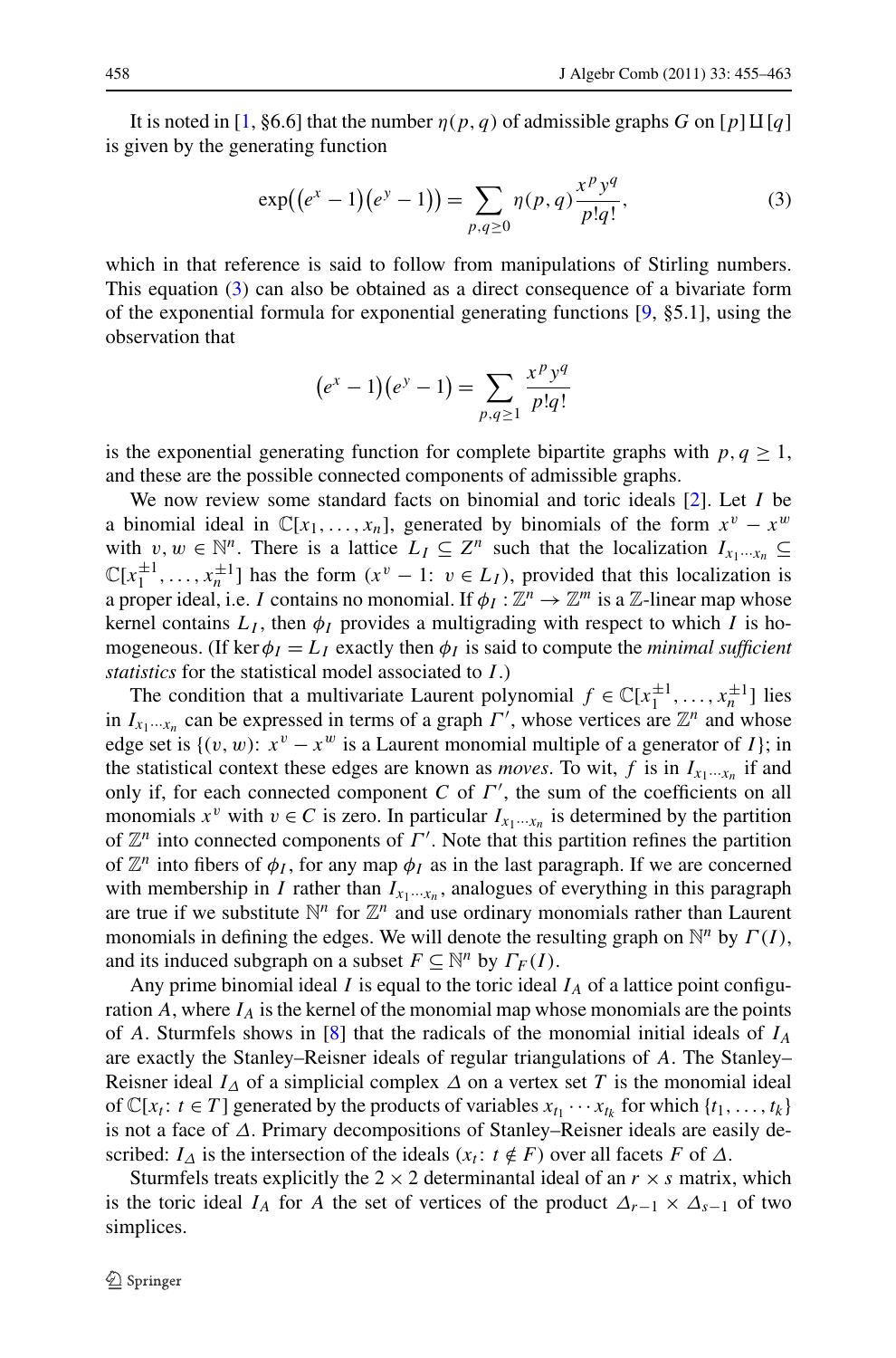<span id="page-4-3"></span><span id="page-4-1"></span>**Theorem 4** (Sturmfels [[8\]](#page-8-5)) Let *I* be the ideal of  $2 \times 2$  minors of an  $r \times s$  matrix *of indeterminates*  $Y = (y_{ij})$ . *For any term order*  $\prec$ , in $\prec$  *I is a squarefree monomial ideal*.

*Remark 5* If  $\prec$  is the revlex term order on the  $y_{ij}$ , set up analogously to  $\prec_{d_p}$ , then  $\Delta$ has a pleasant description [[8\]](#page-8-5): it is the *staircase triangulation*. The facets of *Δ* are the sets  $\pi$  of entries of the matrix *Y* which form maximal ("staircase") paths through *Y* starting at the upper left corner, taking steps right and down, and terminating at the lower right corner. Note that staircase paths are maximal subsets of indeterminates not including both  $y_{ij'}$  and  $y_{i'j}$  for any  $i < i'$  and  $j < j'$ . Thus the associated primes of in $\lt I$  are generated by minimal sets of variables  $y_{ij}$  which include at least one of  $y_{ij'}$  and  $y_{i'j}$  whenever  $i < i'$  and  $j < j'$ .

<span id="page-4-0"></span>The significance of the ideals  $P_C^{(1)}$  of connected components comes from the following fact.

*Fact* 6 If *G* is an admissible graph, then ([1\)](#page-2-1) expresses  $P_G$  as a sum of primes in disjoint sets of variables.

Indeed,  $P_G^{(0)}$  is the irrelevant ideal in the  $p_{ijk}$  with  $(j, k) \notin \text{Edges}(G)$ , and for each connected component *C* of *G* with *s* left and *t* right vertices,  $P_C^{(1)}$  is the 2  $\times$  2 determinantal ideal of the  $r_1 \times st$  matrix of indeterminates  $(p_{ijk})$  where the row indices are *i* ∈ [*r*1] and the column indices *(j,k)* ∈ Edges*C*. The irrelevant ideal can mostly be ignored, and so this fact reduces many of our considerations to handling  $2 \times 2$  determinantal ideals. (Note that the hypothesis that *G* be admissible is needed, since otherwise  $P_G^{(1)}$  includes variables corresponding to nonedges of *G*. We could amend the definition of *PG* to salvage Fact [6](#page-4-0), but we would lose the also important fact that the summands are determinantal.)

For a first immediate application, by Theorem [4](#page-4-1) the in<sub> $\prec_{dn} P_G$ </sub> are squarefree monomial ideals, implying the radicality claim of Theorem [1](#page-2-2).

For a second, we recover the primary decomposition of in<sub> $\lt P$ </sub> for an arbitrary admissible graph *G*. Let the connected components of *G* be  $C_1, \ldots, C_l$ . Fact [6](#page-4-0) implies that in<sub> $\lt P G$ </sub> = in<sub> $\lt P$ </sub> $P_G^{(0)}$  +  $\sum_i$  in<sub> $\lt P_{C_i}^{(1)}$ </sub>. It then also gives us that if in $\lt P_{C_i}^{(1)}$  =  $\bigcap_j Q_{C_i,j}$  are primary decompositions of the in<sub>≺</sub>  $P_{C_i}^{(1)}$ , then

$$
\text{in}_{\prec} P_G = \bigcap_{\mathbf{j}} \left( P_G^{(0)} + \sum_{i=1}^{l} \text{in}_{\prec} Q_{C_i, j_i} \right)
$$

<span id="page-4-2"></span>is a primary decomposition of  $P_G$ , where  $\mathbf{j} = (j_1, \ldots, j_l)$  ranges over the Cartesian product of the index sets in  $\bigcap_j Q_{C,j}$ .

**Lemma 7** *Let G and G' be subgraphs of*  $K_{r_2,r_3}$ . *Then*  $P_{G'} \subseteq P_G$  *if and only if* Edges( $G$ )  $\subseteq$  Edges( $G'$ ) and every connected component of  $G'$  is a union of con*nected components*  $C_1, \ldots, C_l$  *of*  $G$  *such that at most one*  $C_i$  *contains more than one vertex*.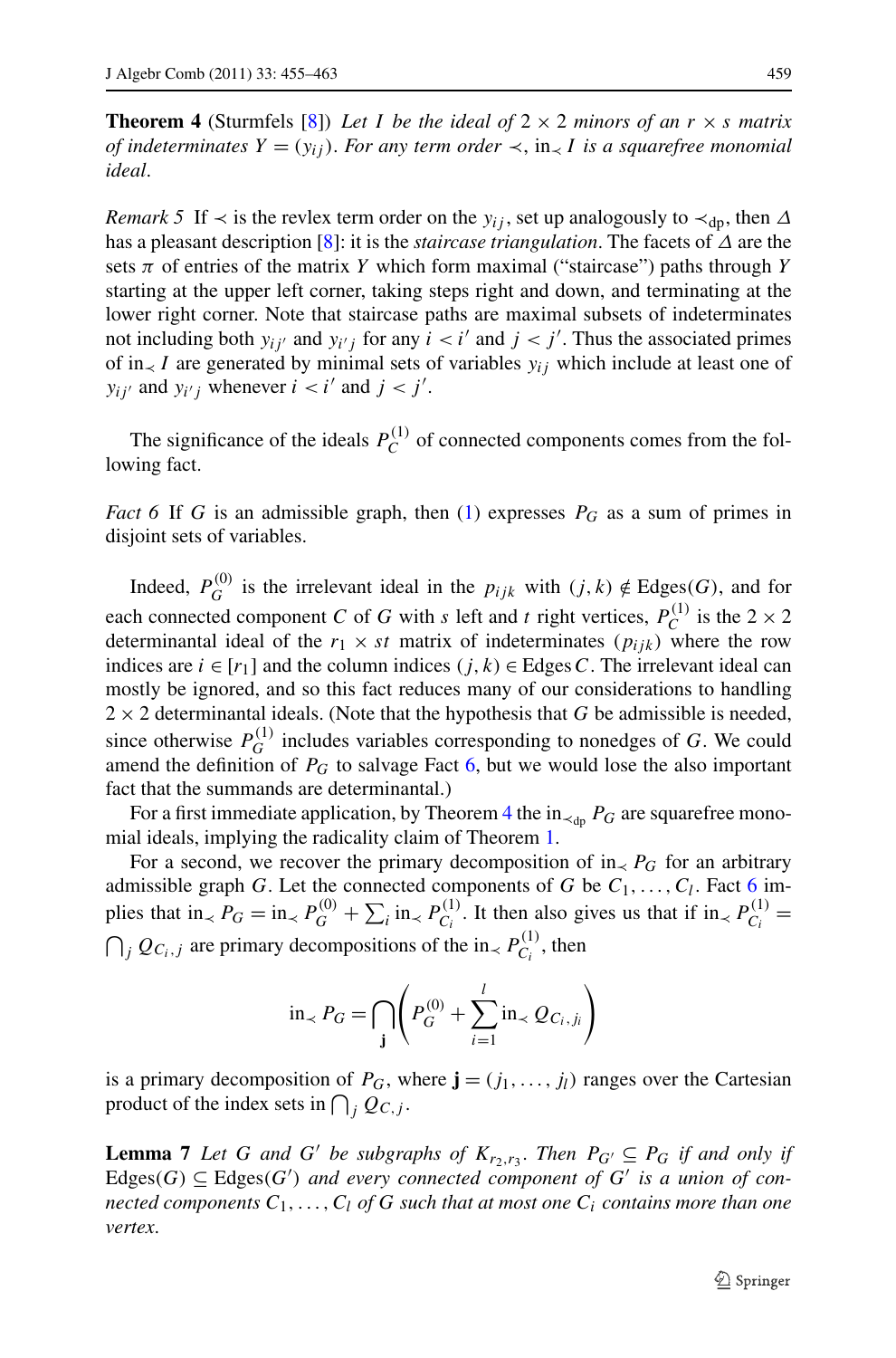In particular, for any subgraph *G* of  $K_{r\gamma r_3}$  there exists an admissible graph *G'* such that  $P_{G'} \subseteq P_G$ . Such a G' can be constructed from G as follows: add to G one new edge incident to each of its isolated vertices, and then complete each connected component of the new graph to a bipartite complete graph.

*Proof* First suppose the consequence fails. Then either

- (1) *G* contains an edge not in *G* , or
- (2) some connected component of *G* is not contained in a single connected component of *G* , or
- (3) a connected component of  $G'$  contains two connected components of  $G$  both larger than one vertex.

In case (1), let  $(j, k)$  be an edge of *G* not in *G*'. Then  $p_{1jk} \in P_{G'}$ , but  $p_{1jk} \notin P_G$ , since Remark [3](#page-2-3) describes points in  $V(P_G)$  with  $p_{1jk} \neq 0$ . Case (2) implies case (1). And in case (3), let  $(j, k)$  and  $(j', k')$  be edges of *G* in different connected components there but in the same connected component of *G*'. Then  $p_{1jk}p_{2j'k'} - p_{1j'k'}p_{2jk}$  is in  $P_{G'}$  but not  $P_G$ , again using Remark [3.](#page-2-3)

Suppose instead the consequence holds. The generators of  $P_{G'}^{(0)}$  are in  $P_G$ , since nonedges of *G'* are nonedges of *G*. The generators of  $P_{G}^{(1)}$  are also in  $P_G$ . For every pair of edges  $(j, k)$ ,  $(j', k')$  in a connected component of  $G'$ , either all their endpoints are in the same component of *G* or one of their endpoints is isolated: in the former case  $p_{ijk} p_{i'j'k'} - p_{i'jk} p_{ij'k'}$  is in  $P_G^{(1)}$ , in the latter case in  $P_G^{(0)}$ .

<span id="page-5-1"></span>*Proof of Theorem [1](#page-2-2)* We first check that the right side of ([2](#page-2-4)) is an irredundant primary decomposition. Let *G* be an admissible graph. Since  $P_G$  is a sum of primes in disjoint variables by Fact [6,](#page-4-0) it is prime. Irredundance of [\(2](#page-2-4)) is the assertion that for *G* and *G* distinct admissible graphs,  $P_G$  is not contained in  $P_{G'}$ . This follows directly from the definition of admissibility and Lemma [7](#page-4-2).

So we must prove the intersection statement ([2\)](#page-2-4). Let  $\prec$  be  $\prec_{dp}$ , and write  $I = I_M$ . It is apparent that

$$
I \subseteq P_G \tag{4}
$$

<span id="page-5-0"></span>for each *G* (without using admissibility). Indeed, given a generator *f* of *I* , without loss of generality of the form  $f = p_{ijk}p_{i'j'k} - p_{ij'k}p_{i'jk}$ , either both edges  $(j, k)$  and  $(j', k)$  lie in Edges $(G)$ , in which case  $f$  is a generator of  $P_G^{(1)}$ , or one of these edges is not in Edges(*G*), in which case  $f \in P_G^{(0)}$ . Therefore the containments

$$
\text{in}_{\prec} I \subseteq \text{in}_{\prec} \bigcap_{G} P_G \subseteq \bigcap_{G} \text{in}_{\prec} P_G
$$

hold, the intersections still being over admissible *G*. It now suffices to show an equality of Hilbert functions

$$
H(S/\operatorname{in}_{\prec} I) = H\left(S/\bigcap_{G} \operatorname{in}_{\prec} P_G\right),\tag{5}
$$

forcing these containments to be equalities.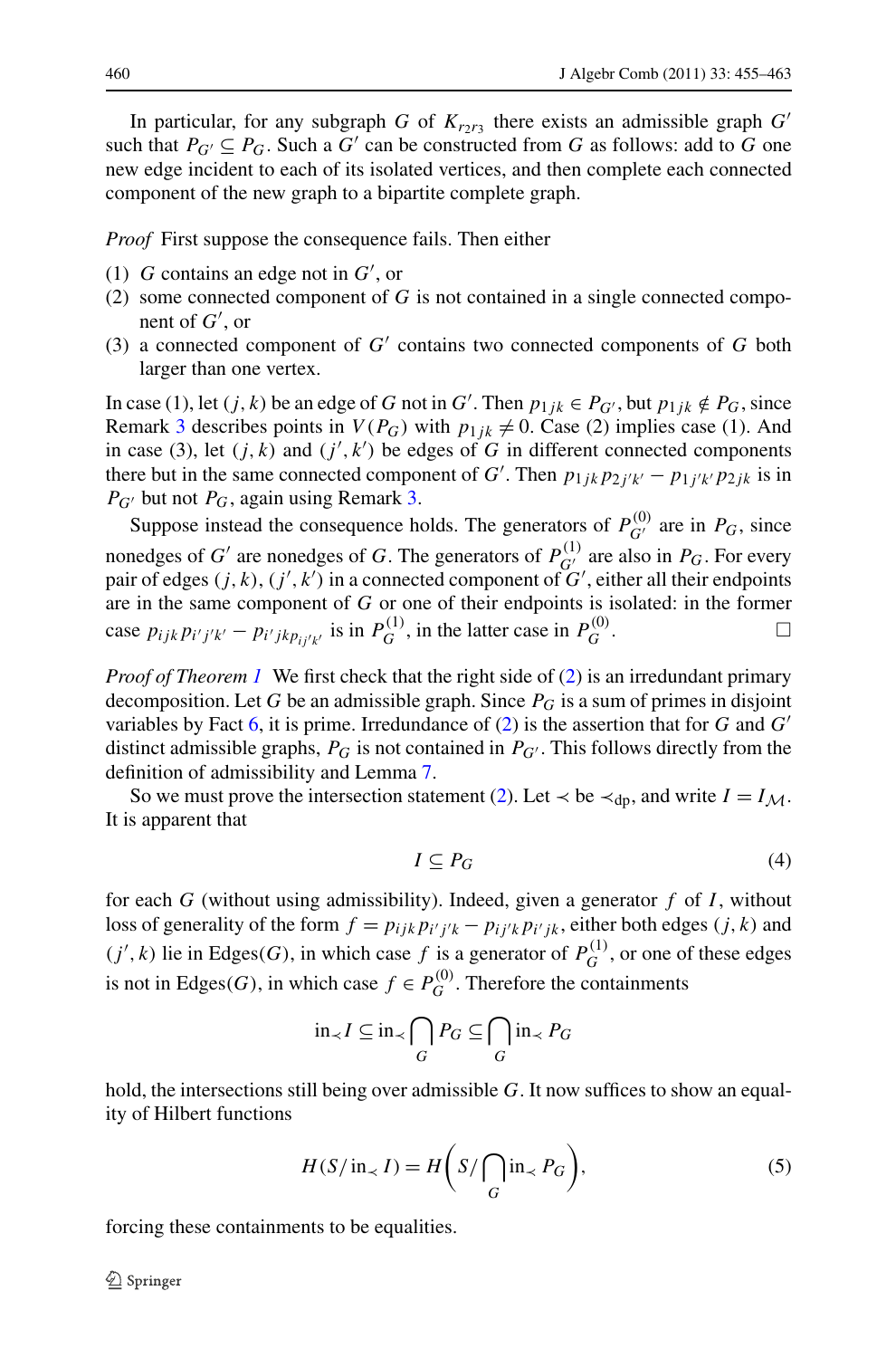The lattice  $L_I$  associated to our *I* is generated by all vectors of the form  $e_{ijk}$  +  $e_{i'j'k} - e_{ij'k} - e_{i'jk}$  and  $e_{ijk} + e_{i'jk'} - e_{ijk'} - e_{i'jk}$ . The map  $\phi = \phi_I : \mathbb{Z}^{r_1r_2r_3} \to$  $\mathbb{Z}^{r_1+r_2r_3}$  sending  $(u_{ijk})$  to

$$
\left(\sum_{(j,k)} u_{1jk}, \ldots, \sum_{(j,k)} u_{r_1jk}, \sum_i u_{i11}, \ldots, \sum_i u_{ir_2r_3}\right)
$$

has kernel containing  $L_I$ . Therefore we obtain a  $\mathbb{Z}^{r_1+r_2r_3}$ -valued multigrading on *S*,  $\deg_{\phi} p_{ijk} = (e_i, e_{jk})$ , in which *I* is homogeneous. The deg<sub> $\phi$ </sub> multigrading refines the standard grading. We will prove that  $(5)$  holds in this stronger context of  $\phi$ -graded Hilbert functions.

Let  $d \in \mathbb{Z}^{r_1+r_2r_3}$  be the multidegree of some monomial, and write its components as  $d_i$  for  $i \in [r_1]$  and  $d_{ik}$  for  $(j, k) \in [r_2] \times [r_3]$ . Let  $G(d)$  be the bipartite graph with vertex set  $[r_2] \amalg [r_3]$  and edge set  $\{(j,k): d_{jk} \neq 0\}$ . We now prove the following two claims:

**Claim 1**  $I_d = (P_{G(d)})_d$ .

**Claim 2**  $\left(\bigcap_{G \text{ admissible}} \text{in}_{\le} P_G\right)_d = \left(\text{in}_{\le} P_{G(d)}\right)_d$ .

These claims imply

$$
H(\text{in}_{\prec} I)(d) = H(I)(d) = H(P_{G(d)})(d) = H(\text{in}_{\prec} P_{G(d)})(d)
$$

$$
= H\left(\bigcap_{G} \text{in}_{\prec} P_G\right)(d).
$$

Thence we conclude that ([5\)](#page-5-0) holds, proving Theorem [1](#page-2-2).

*Proof of Claim 1* Observe first that no polynomial homogeneous of multidegree *d* can be divisible by any  $p_{ijk}$  with  $(j, k) \notin Edges(G(d))$ . Accordingly we have  $(P_{G(d)})_d$  =  $(P_{G(d)}^{(1)})_d$ , and we will work with  $P_{G(d)}^{(1)}$ .

Since *I* and  $P_{G(d)}^{(1)}$  are binomial ideals generated by differences of monomials, it will suffice to show that the two graphs  $\Gamma_F(I)$  and  $\Gamma_F(P_{G(d)}^{(1)})$  of moves on the fiber  $F = \phi^{-1}(d)$  have the same partition into connected components. It is clear that  $\Gamma_F(I)$ is a subgraph of  $\Gamma_F(P_{G(d)}^{(1)})$ , since containment ([4\)](#page-5-1) implies  $I_d \subseteq (P_{G(d)})_d = (P_{G(d)}^{(1)})_d$ .

So given an edge of  $\Gamma_F(P_{G(d)}^{(1)})$ , say with endpoints  $u, u' \in F$ , we must show that this edge is contained in a connected component of  $\Gamma_F(I)$ , i.e. that  $p^u - p^{u'} \in I$ . We have *u* = *u'* +  $e_{i_0 j_0 k_0} + e_{i_\ell j_\ell k_\ell} - e_{i_0 j_\ell k_\ell} - e_{i_\ell j_0 k_0}$  for some *i*<sub>0</sub>*, i*<sub>ℓ</sub> ∈ [*r*<sub>1</sub>] and some two edges  $(j_0, k_0)$ ,  $(j_\ell, k_\ell)$  of  $G(d)$  in the same component. Let  $(j_m, k_m)_{m=0,\dots,\ell}$  be the edges of a path in  $G(d)$  between these, so that for each  $0 \le m < \ell$  either  $j_m = j_{m+1}$ or  $k_m = k_{m+1}$ . Assume the  $(j_m, k_m)$  are pairwise distinct. For each  $1 \le m \le \ell - 1$ , let  $i_m$  be such that  $p_{i_m j_m k_m}$  divides  $p^u$ . Such an  $i_m$  must exist because  $d_{j_m k_m}$  is positive. Then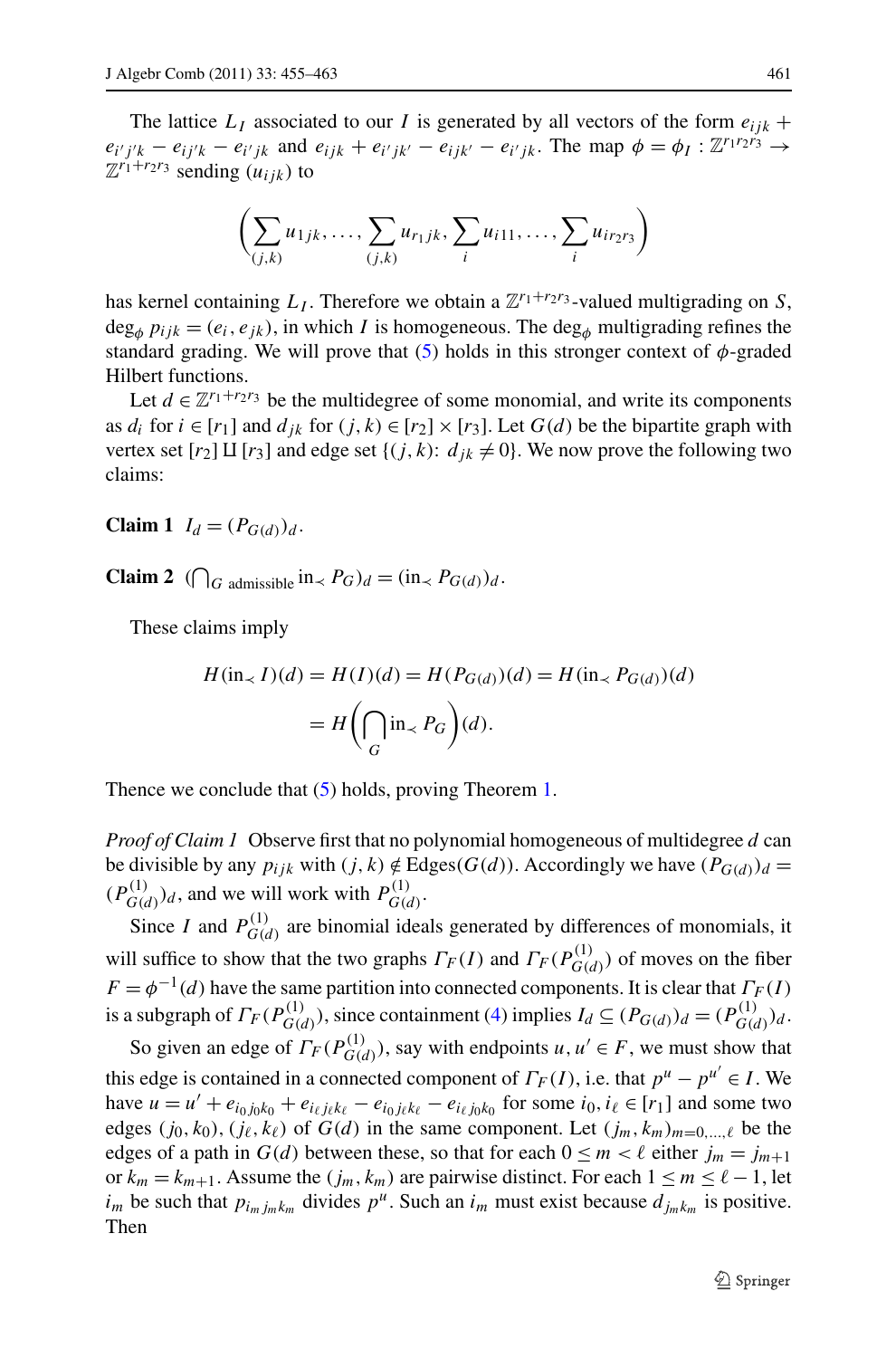$$
(p_{i_0 j_0 k_0} p_{i_\ell j_\ell k_\ell} - p_{i_0 j_\ell k_\ell} p_{i_\ell j_0 k_0}) p_{i_1 j_1 k_1} \cdots p_{i_{\ell-1} j_{\ell-1} k_{\ell-1}}
$$
\n
$$
= \sum_{m=0}^{\ell-1} p_{i_1 j_0 k_0} \cdots p_{i_m j_{m-1} k_{m-1}} g_{i_m+1 j_{m+1} k_{m+1}}^{i_0 j_m k_m} p_{i_{m+2} j_{m+2} k_{m+2}} \cdots p_{i_\ell j_\ell k_\ell}
$$
\n
$$
- \sum_{m=0}^{\ell-2} p_{i_1 j_0 k_0} \cdots p_{i_m j_{m-1} k_{m-1}} g_{i_{m+1} j_{m+1} k_{m+1}}^{i_\ell j_m k_m}
$$
\n
$$
\times p_{i_{m+2} j_{m+2} k_{m+2}} \cdots p_{i_{\ell-1} j_{\ell-1} k_{\ell-1}} p_{i_0 j_\ell k_\ell}
$$

is in *I*, where to save space  $g_{ijk}^{i'j'k'}$  denotes the generator  $p_{ijk}p_{i'j'k'} - p_{ij'k'}p_{i'jk}$  of *I*. The binomial  $p^u - p^{u'}$  is a monomial multiple of this binomial, so  $p^u - p^{u'} \in I$ .

*Proof of Claim 2* There is an admissible graph *G'* such that  $P_{G'} \subseteq P_{G(d)}$ , by Lemma [7](#page-4-2). Then  $in_1 P_G \subseteq in_0 P_G(d)$ , which implies  $\bigcap_{G \text{ admissible}} in_1 P_G \subseteq in_1 P_G(d)$ , one of the containments of the claim.

For the other containment, suppose  $p^u$  is a monomial of multidegree *d* belonging to in<sub> $\lt P$ </sub> *P<sub>G(d)</sub>*. By Remark [5,](#page-4-3)  $p^u$  is divisible by some  $p_{ij'k'}p_{i'jk}$  for  $i < i'$ in  $[r_1]$  and  $(j, k), (j', k')$  two edges lying in the same connected component of  $G(d)$ with  $(j, k) < (j', k')$  lexicographically. Now let G be any admissible graph. If  $G(d)$  is not a subset of G, then  $p^u$  is divisible by some indeterminate  $p_{ij}$  with  $(j'', k'') \notin E(G)$ , so  $p^u \in \text{in}_{\leq} P_G$ . Otherwise  $G(d) \subseteq G$ , in which case the edges *(j, k)* and *(j', k')* lie in the same component of *G*, so  $p_{ij'k'}p_{i'jk} ∈ in_ ∠P_G$ , implying  $p^u \in \text{in}_{\prec} P_G$ . Therefore  $\text{in}_{\prec} P_{G(d)} \subseteq \bigcap_{G \text{ admissible}} \text{in}_{\prec} P_G$ .

Observe finally that Claim 1 alone would suffice for the radicality in Theorem [1](#page-2-2), supposing we already knew the  $P_G$  to be the associated primes. For radicality it suffices that *I* contain the intersection of its minimal primes, and this follows using Claim 1 one multidegree at a time, since the multidegree *d* part of this intersection is contained in  $(P_{G(d)})_d$ .

<span id="page-7-0"></span>**Acknowledgements** We thank Thomas Kahle for discussions, and Bernd Sturmfels and a patient referee for careful readings and for several helpful suggestions.

<span id="page-7-3"></span><span id="page-7-2"></span>**Open Access** This article is distributed under the terms of the Creative Commons Attribution Noncommercial License which permits any noncommercial use, distribution, and reproduction in any medium, provided the original author(s) and source are credited.

## <span id="page-7-1"></span>**References**

- 1. Drton, M., Sturmfels, B., Sullivant, S.: Lectures on Algebraic Statistics. Oberwolfach Seminars, vol. 39. Springer, Berlin (2009)
- 2. Eisenbud, D., Sturmfels, B.: Binomial ideals. Duke Math. J. **84**, 1–45 (1996)
- 3. Grayson, D.R., Stillman, M.: Macaulay2, a software system for research in algebraic geometry. Available at <http://www.math.uiuc.edu/Macaulay2/>
- 4. Greuel, G.-M., Pfister, G., Schönemann, H.: SINGULAR 3.0—a computer algebra system for polynomial computations. In: Kerber, M., Kohlhase, M. (eds.) Symbolic Computation and Automated Reasoning, The Calculemus-2000 Symposium, pp. 227–233 (2001)